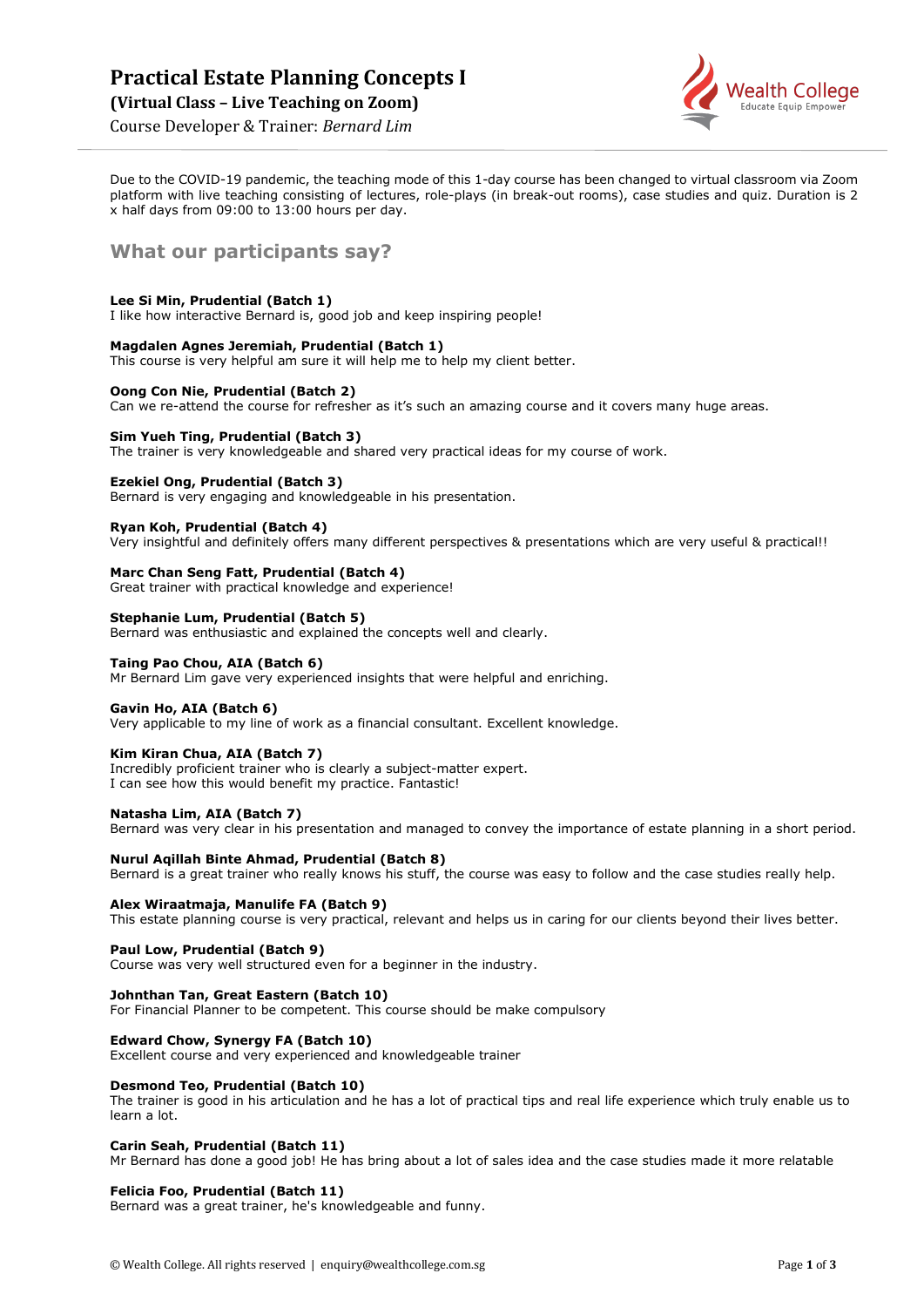# **Practical Estate Planning Concepts I**

**(Virtual Class – Live Teaching on Zoom)**





**Chng Wee Min, Prudential (Batch 12)**

Very practical sharing on estate planning by Mr Bernard.

#### **Teo Quan Fu, Prudential (Batch 12)**

Bernard was able to explain the complex concepts and jargons in simple terms which are easy to understand and absorb. He keeps the class lively too by making it participative, and the sales ideas and the way he frames our minds are simply brilliant. One of the most impactful courses I've attended!

## **Mardiana Binte Ishak, Prudential (Batch 13)**

Very useful.

#### **Fiona Leow, Prudential (Batch 13)**

More case study information on joint singles or singles not sure of how estate planning could help them. As more people are staying single.

#### **Patricia Yeo, Great Eastern (Batch 14)**

Thank you for answering our questions. Bernard is very engaging and knowledgeable as he is able to answer our questions right on the spot.

#### **Pauline Chua, Great Eastern (Batch 14)**

The case studies shared during the course is very useful for understanding the concept.

#### **Andrea Siew, Prudential (Batch 15)**

Very well thought out course structure, would recommend it to those looking for a comprehensive yet easy to understand course on estate planning.

#### **Tan Woon Keat, Prudential (Batch 15)**

Very clear presentation and something simpler for me to digest the information.

## **One Pei Yi, Great Eastern (Batch 16)**

Bernard is very knowledgeable and the course was really insightful

#### **Chan Yi On, Prudential (Batch 16)**

I strongly recommend this course. It provides insights in a clear and concise manner.

#### **Chang Xinyin, Prudential (Batch 17)**

Mr Lim was very knowledgeable and I wish to thank him for conducting the course over the past 2 days and imparting knowledge to us. I learnt a lot from him and I definitely will wish to attend future courses conducted by him. Thank you Mr Lim!

#### **Ferlyn Ho, Prudential (Batch 17)**

Trainer was very clear and good sales ideas shared.

#### **Calista Oh, Prudential (Batch 18)**

super informative coming from a very experienced trainer. thank you so much.

#### **Jodie Zhang, Prudential (Batch 18)**

Really good course! Not much suggestion that I can think of.

#### **Justine Lum, Prudential (Batch 19)**

Bernard is very knowledgeable & shares 100% of his knowledge, withholds nothing.

#### **Chen Aisha, Prudential (Batch 19)**

Our coach Bernard Lim is excellent

#### **Chen Runyuan, Prudential (Batch 20)**

Best course I have attended so far.

#### **Samantha Tham, Prudential (Batch 20)**

Session's really good and professional, thank u Bernard!

#### **Natalie Choo, Prudential (Batch 21)**

Very informative & applicable knowledge to our work! Good training for us!

#### **Goh Lian Muay, Prudential (Batch 21)**

Good knowledge n practical!

#### **Jane Loh, Prudential (Batch 21)**

More real life cases with exceptional examples will be helpful.